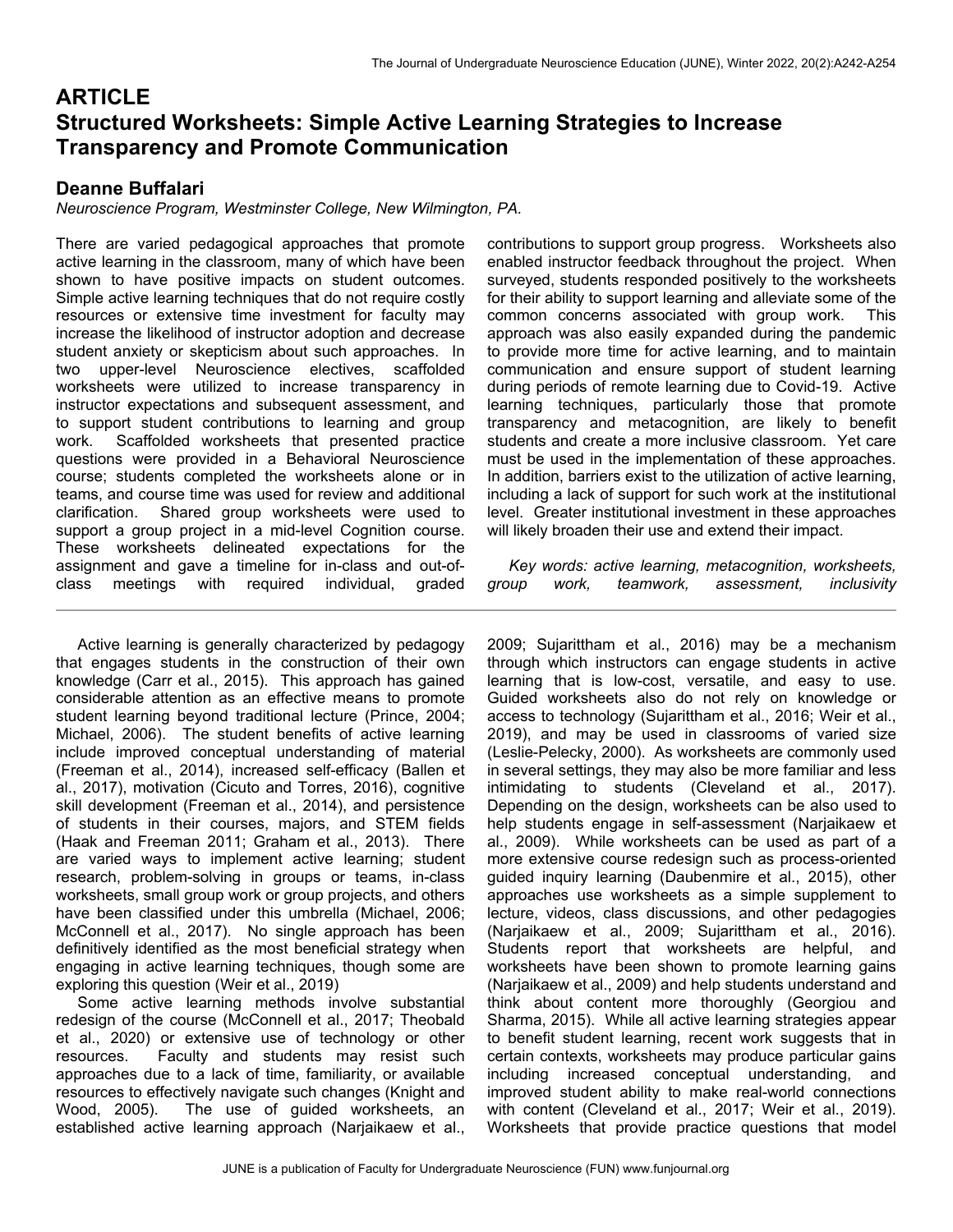exam questions can improve transparency of faculty expectations as well.

 Group work is another common active learning approach (Phipps et al., 2001; Fink, 2002). Small group work has been shown to enhance learning through active student involvement (Chiriac, 2014). Group work can also serve as an incentive for learning and provide an opportunity for students to apply learned knowledge and skills (Chiriac, 2014). While students generally have positive impressions of group work (Phipps et al., 2001); they do express concern regarding the coordination of schedules (Gotschall and Garcia-Bayonas, 2008) and equitable work distribution (Hagen, 1996; Gotschall and Garcia-Bayonas, 2008), and may react negatively to common group grades (Phipps et al., 2001), particularly given the risk of differential effort. Yet research suggests that instructor strategies to monitor group work, a fair assessment system that differentiates performance based on student effort, inclusion of some in-class meeting opportunities, and specific criteria for assessment and individual contribution may alleviate some student concerns and promote a positive experience for students (Pfaff and Huddleston, 2003).

 Active learning is also called "student-centered learning." Inherent in this definition is the idea that students are active participants in the learning process; this can be maximized if students understand course and assignment expectations clearly and are also engaged in course assessment (Balloo et al., 2018). Student-centered assessment allows students to evaluate their own learning and progress (Tan, 2008), an important part of metacognition. Metacognition has generally been defined as "thinking about one's thinking," but in the educational context, metacognition often refers to student awareness of learning process, learning progress, and how one should adjust their preparation or studying to maximize their own learning (Tanner, 2012). Various metacognitive practices have been shown to promote expert-like thinking (Otero and Gray, 2008) and gains in self-efficacy (Clauss and Geedey, 2010). Worksheets as active learning tools may promote metacognitive strategies and lead to a shift towards more expert-like attitudes as well (Cleveland et al., 2017). Combining worksheet completion with explicit selfassessment may maximize the benefit of each approach. Subsequent instructor evaluation of understanding in an inclass group setting can allow faculty to address challenging subjects with further clarification and/or additional problems, consistent with just-in-time teaching techniques (Novak, 2011, Sujarittham et al., 2016).

 Some student concerns regarding group work could also be alleviated by the use of shared worksheets that guide the process of group work over the course of the project. These worksheets can be used to set expectations for individual group member contribution, outline a timeline with requirements for out of class work, enable student-faculty interaction offline, and provide a mechanism for differential grading based on student effort. Specific grading criteria and consequences for a lack of individual contribution can also be clearly stated, and faculty can monitor student effort and progress and share

feedback within the shared document itself, or through faculty-group meetings as needed.

 Based on the described benefits of these varied approaches, two versions of scaffolded worksheets were used as active learning strategies in two separate courses. Scaffolded worksheets that were completed in an upperlevel Behavioral Neuroscience course provided students with specific examples of the sorts of questions that would be included on exams and enabled practice completing such problems. These questions were labeled based on "Bloom's taxonomy" (Crowe et al., 2008) to try to increase student awareness of the degree to which they fully understood the material and questions that were more/less difficult, in the hopes of prompting exam preparation that went beyond rote memorization. These worksheets were completed alone or in pairs during class time to provide time for open discussion of response accuracy, misunderstandings, further explanation, and/or additional examples by the instructor. These techniques aimed to promote metacognitive monitoring, or the degree to which students could effectively evaluate their understanding of course material and ability to answer related questions (Medina et al., 2017). A second set of shared, scaffolded worksheets that supported work on group projects were used in a mid-level Cognition course. These shared group worksheets were used to outline project expectations, provide a completion timeline, and document appropriate individual student contribution to the group. Students completed graded individual assignments that supported group progress within the shared document, and the group confirmed group meetings, project progress, and questions for the professor regarding the assignment directly in the shared worksheet. The instructor used this document to differentially assign points for the work based on completion of individual tasks as well as overall project quality and the rubric for the shared group grade.

# **MATERIALS AND METHODS**

## **In-Class Scaffolded Worksheets**

Worksheets were created by the instructor and provided in either electronic or paper format to students taking an upper-level Behavioral Neuroscience course (Example in Appendix 1). These assessments were given to two different sections of this course: one taught Spring of 2019 (n=23 students), a second taught Spring of 2020 (n=16 students). It should be noted that the Spring 2019 section was given 6 of these worksheets; the Spring of 2020 section was given 9. In Spring 2020, these worksheets were used slightly more often after the COVID disruption during virtual sessions. The data were analyzed separately, but no significant differences were noted between sections, so they are displayed together here. The majority of the students in the course were sophomore and junior Neuroscience majors who had taken both Introduction to Psychology and Introductory Organismal Biology, as well as Research Methods and Design. Some junior and senior Biology and Psychology students also took the course as a major elective.

 During the overall introduction to the course, the instructor explained that exams would consist of varied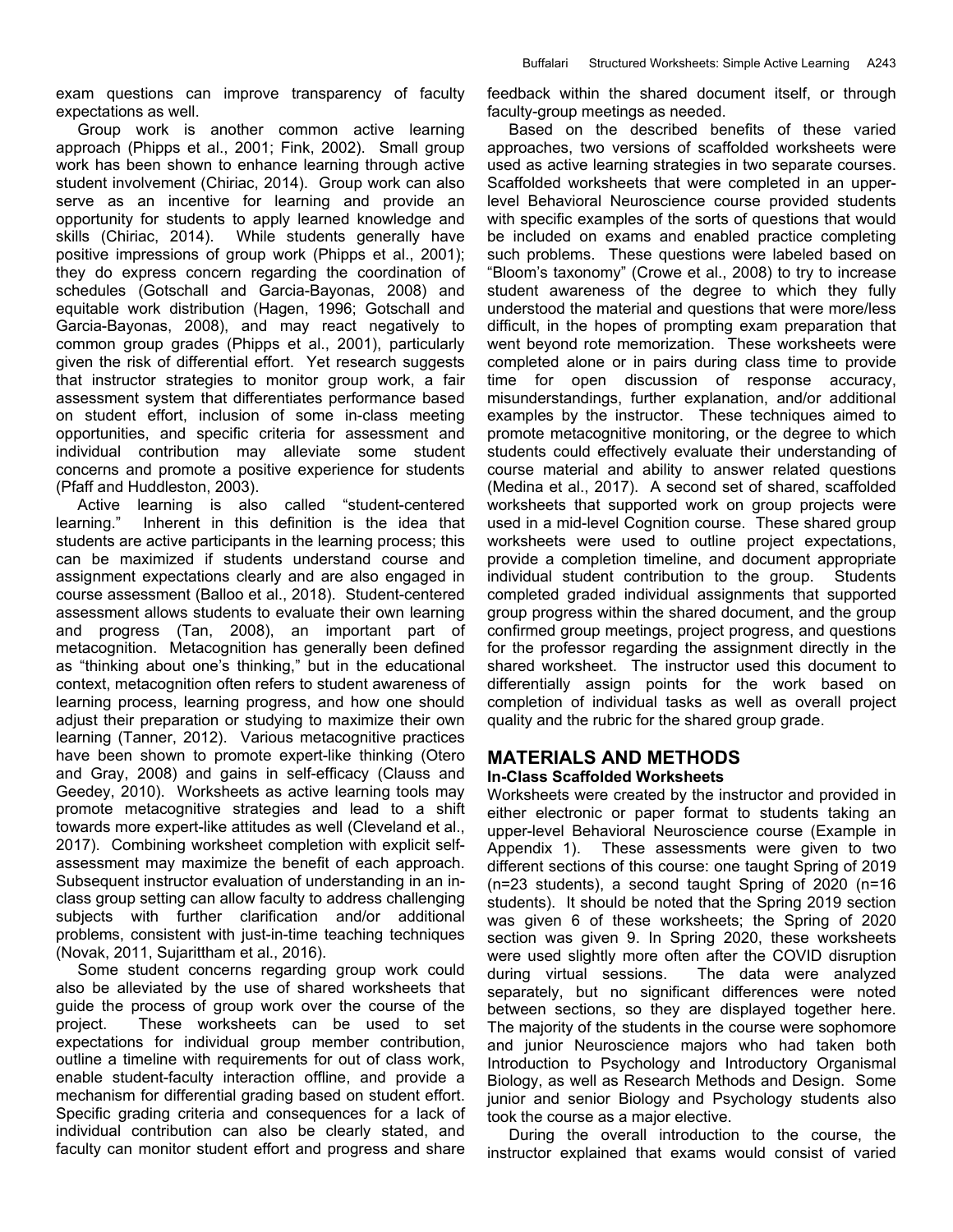questions. Some questions would evaluate memorization and knowledge of the presented concepts, but others would examine student ability to apply those concepts in new ways, to understand and analyze described scenarios using those concepts, or to create new scenarios using that understanding. To reinforce this idea, worksheets were provided that had similar (but not identical) questions to those that would make up exams. These questions were organized in order of "increasing Bloom's level" and labeled with approximations of "type" - i.e., questions that were simple recall of concepts were described as "knowledge-based" questions; questions that required application and/or analysis or evaluation were labeled as such. The worksheets were presented as a means to practice and evaluate students' own learning, direct their continued study to better support learning, and identify areas where they needed additional support from the instructor.

Worksheets were graded for completion, not accuracy, and correct answers were solicited from students and/or provided by the instructor in class to allow for clarification and further material review. Additional worksheets were provided for independent student use for further exam preparation; worksheet answers were given as separate documents to urge students to evaluate their knowledge without the answers to simulate exam scenarios. Students were also encouraged to continually self-assess the effectiveness of their preparation, understanding, studying, and progress, and to seek clarification from the instructor as needed. Similar approaches have also been used by the instructor in Introductory Psychology courses.

#### *Example recall question:*

Draw a synapse in the mesolimbic pathway. Include receptors and transporters. Show how cocaine affects neurotransmission through actions at the synapse.

#### *Example "evaluate" question:*

Chantix is a common treatment for nicotine dependence. It is a partial nicotine receptor agonist. Use your understanding of partial agonists and how nicotine affects dopamine in the synapse to discuss the use of Chantix during a quit attempt. Talk about withdrawal symptoms AND dopamine levels in your response.

## **Shared Worksheets for Group Project Guidance and Oversight**

Online group worksheets were created by the instructor and then shared during the introduction to a group project assignment in a mid-level Cognition course class session (Example in Appendix 2). Students were granted permission to edit the worksheets during initial creation. It should be noted that concerns have been raised regarding accessibility and privacy associated with the use of shared google docs. Google docs were chosen after determining all students already had google accounts and were often using other shared google resources. Students in the course consisted of mostly sophomore and junior Neuroscience or Psychology majors; some senior majors were also in the course. All students had taken

Introduction to Psychology, and many had taken Research Methods and Design. Worksheets were used in two sections of the course taught in the spring of 2018 (n=16 students) and the spring of 2019 (n=21 students). Data analysis for each section revealed similar patterns of responses; accordingly, data are shown as collapsed across both sections.

 The first section of each worksheet included the overall goals of the assignment followed by more detailed instructions, the submission due date, and a description of how the shared document was to be used, for example, "This shared document should be used to record ALL actions associated with the completion of this assignment. You will see delineated below a series of prescribed steps through which individual members are asked to complete tasks prior to assigned due dates for allotted points. Date, time, and duration of meetings should be included along with notes on what transpired during meetings. Future meeting dates must be agreed upon by all members. Meeting absences should be explained, along with details on how the absent member will compensate for their absence.

 The shared document was then used to delineate out, by date, goals for each group meeting, work to be completed by individuals between meetings with available points to be earned and due dates, and questions or guidelines for group decision making and assignment of workload. The following example provides part of such a worksheet used in association with a group project assignment in the Cognition course; this approach has also been used for team research projects in a Behavioral Neuroscience course as well.

#### *Assignment*

We spent this semester developing our ability to read and understand how experiments are conducted in the



*Figure 1.* Student ranking of assignments in a Behavioral Neuroscience course;  $1 = \text{most beneficial to learning}, 5 = \text{least}$ beneficial to learning. Average  $\pm$  SEM is shown, n=39 students.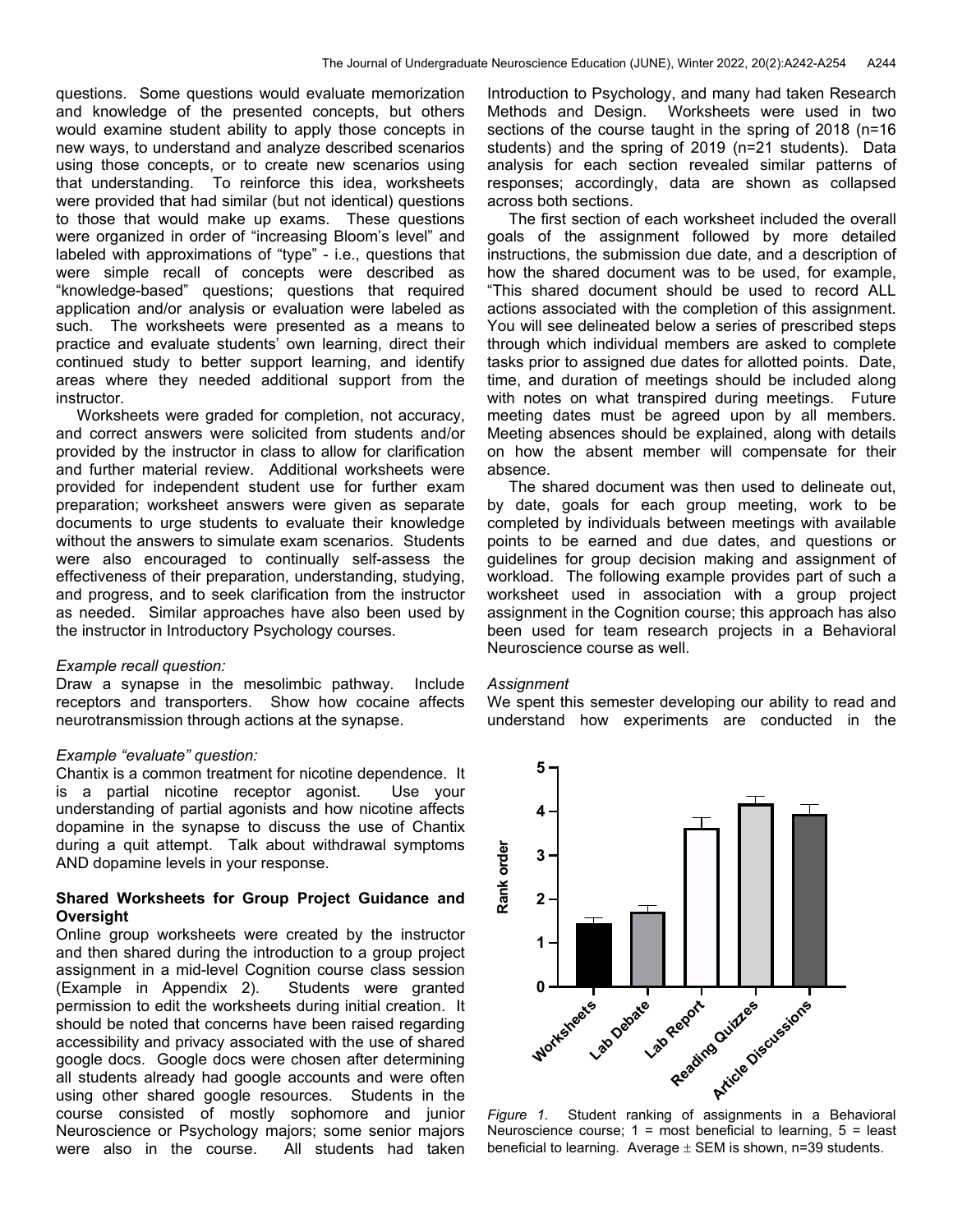cognitive sciences by reading the text, reading several articles, and reviewing multiple examples in class. You will now get to demonstrate your understanding of this process by designing a novel experiment that tests a previously unstudied question about cognition. You will do this in teams and present the information to the class. You must present adequate background and demonstrate novelty, choose appropriate methods, describe your analysis, present hypothetical results, and interpret how those results compare to published work and contribute to our understanding of the broader topic in cognition. Presentations should be 16-18 minutes long, and your required presentation file should be uploaded to D2L by 12pm on Monday, May 6.

#### *Worksheet Prompts*

Examples are provided for an in-class meeting and an outside of class meeting; more detail can be found in Appendix 2.

#### *Meeting 1 (Held in Class)*

Make sure all team members can access and edit your shared group google worksheet.

1. Read over the entire assignment information sheet. Ask any questions you have about the assignment.

2. Decide which topic in Cognition you would like to pursue for your group presentation. List 3 possibilities, discuss and then vote, and list your final decision in the google doc with notes on how you came to this decision.

3. You must hold one meeting outside of class prior to our next in-class meeting on (insert date). Agree on a date/time for this meeting, confirm all can attend, and list the date/time in the shared doc. If someone cannot attend, confirm how they will contribute.

#### *Meeting 2 (Outside of Class Time)*

Confirm attendance of all members in the shared doc.

1. You must now identify a more specific, novel area of research within the scope of your broad topic. The best way to do this is to research and read LOTS of articles. During this meeting, each student should find two articles that are relevant. Each student should post the article link, title, authors, and a 3-4 sentence summary of the article. (20 pts for EACH student).

2. Discuss the articles, and based on your discussion, confirm three potential ideas that appear novel. List them. Before the next in-class meeting on (insert date here), each student should list one idea for a specific, operationally defined independent variable related to the novel research area, and one idea for a related, operationally defined dependent variable. List them in the doc (10 pts for EACH student).

#### **Evaluation of Worksheets**

Research on survey student reaction to the use of worksheets in each course was approved by the college institutional review board.Anonymous surveys were distributed to students in each course via a link to a google form. Questions asked students to rank how scaffolded worksheets were beneficial to learning or enjoyable in comparison to other assignments, or how shared group worksheets clarified group work expectations and structure.

#### **RESULTS**

Students reported positive reactions to both types of worksheets in surveys at the midpoint or end of the course. In-class practice worksheets in the Behavioral Neuroscience course were ranked as the assignment most beneficial to learning by the majority of students (Figure 1); students who did not rank them first most often ranked them second. The other assignments for ranking were a lab debate, lab reports, reading quizzes, and research article discussions.

 In-class worksheets were also ranked as the second most enjoyable class assignment (Figure 2). Students commented that, "(the worksheet) really helped me prepare for exams," and "gave us a chance to discuss concepts that weren't clear in class," or "helped give me an idea of what to expect on the exams, which made them much less stressful."

 Guided group worksheets used to support a group project in a Cognition course were ranked positively for their ability to clarify instructor expectations (Figure 3). Students also ranked the ability of worksheets to help the group structure their work positively. Student comments included mostly positive remarks such as, "we all did work between meetings," and "the worksheets made us all participate." There were a few negative comments such as, "even with the worksheet, some people didn't do their job," and "one group member never posted their work but expected us to catch them up," which suggests even written expectations may not alleviate the tendency for some students to fail to contribute to the project.

## **DISCUSSION**

Worksheets were effective in supporting transparency, communication, and active learning in their respective courses. Students regarded in-class worksheets as the most valuable assignment to support learning in an upperlevel Behavioral Neuroscience course; they were also ranked as enjoyable by students. Students actually requested additional worksheets to support their learning and review; these worksheets with/without answers were provided as study aids. Students performing work in groups reported that worksheets improved clarity on grading, expectations, and timelines for group work and also improved the structure of group work. These improvements address some of the most common concerns students have about group work (Pfaff and Huddleston, 2003; Gotschall and Garcia-Bayonas, 2008).

#### **Challenges and Limitations of Described Strategies**

While students in the current study reported positive reactions to both types of worksheets, improvements in learning and/or performance were not evaluated. Previous studies also report that students react positively to worksheets (Podolak and Danforth, 2013), prefer them to some other course components (Podolak and Danforth,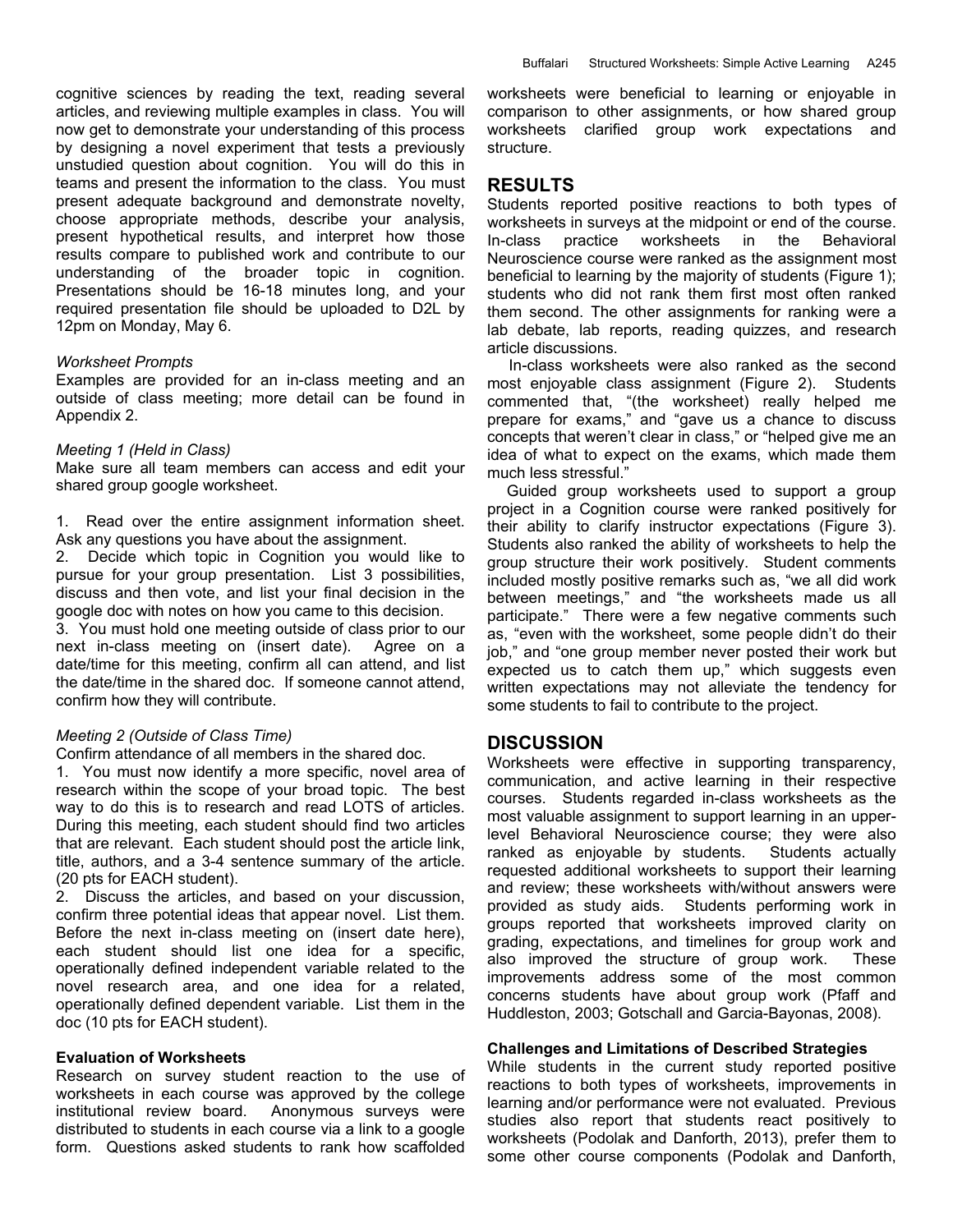

*Figure 2.* Student ranking of assignments in a Behavioral Neuroscience course, 1 = most enjoyable, 5 = least enjoyable. Average  $\pm$  SEM is shown, n=37 students.

2013), and find them helpful (Narjaikaew et al., 2009; Georgiou and Sharma, 2015; Sujarittham et al., 2016). There are studies that document learning gains (Sujarittham et al., 2016; Cleveland et al., 2017; Weir et al., 2019), but some reports suggest the specific content and structure of the worksheets may be important to consider in future research (Narjaikaew et al., 2009; Sujarittham et al., 2016). In addition to the response to survey questions, when asked what would be useful to further support their learning and performance in the course, more than half of all students asked for additional worksheets and/or sample questions to aid with studying, with time to review and discuss the answers. Future work could evaluate whether or not the use of worksheets improves learning; overall course grades, exam performance, or specific performance on exam questions that were emphasized on worksheets (vs. those that were not) could all be measures that might indicate an impact on learning.

 While worksheets also appeared beneficial to the structure and experience of group work, there are factors outside those acknowledged and addressed here that can impact group or teamwork effectiveness in the classroom. Group construction, who decides group membership, student identity including membership in traditionally underrepresented groups, differences in student goals and motivation, interpersonal and group work skills can all impact the success of group work in the classroom (Phipps et al., 2001; Gotschall and Garcia, 2008; Chiriac, 2014; Hodges, 2018). In the current approach, students were allowed to select into groups in most instances; the instructor ensured inclusion of all students in groups prior to initiation of any work. While students do express concerns (Pfaff and Huddleston, 2003) and react negatively to group work (Phipps et al., 2001), or desire to work independently (Gotschall and Garcia, 2008), some disciplines have begun to include skills related to teamwork and leadership in their curricular goals, including those with clear relevance to Neuroscience (American Psychological Association, 2013). This suggests that increased efforts to promote student ability to work within teams in a way that is inclusive, productive, and supportive of learning is warranted.

### **Considerations**

Bloom's taxonomy was used in the scaffolded worksheets as a way to conceptualize the process of student learning and understanding and to help students understand "types" of questions. It allowed the faculty to explain that some worksheet and exam questions would require "deeper" or more extensive understanding of the material, and the ability (or lack thereof) of students to answer those questions on the worksheets indicated the need for further study and practice, and/or the need to seek instructor support. Previous work suggests that students align their preparation with expected assessment (Crowe et al., 2008). While there is the potential for increased transparency in assessment, such as described here, to decrease self-regulated learning and lead to increased reliance on the teacher and less independence; strategies have been delineated to minimize such a result (Balloo et al., 2018); these strategies again emphasize scaffolding and inclusivity. Future work could use Bloom's taxonomy to a more significant degree; but the desire to maximize the amount of in class time to practice and review drove the decision to only introduce the basics of Bloom's taxonomy.

 The scaffolded worksheets aimed to increase metacognitive practices and self-regulated learning in students, yet this was not explicitly assessed in the current approach. Metacognition has been linked to student performance (Vukman and Licardo, 2010), problem solving ability (Sandi-Urena et al., 2012), thinking (Otero and Gray, 2008), and self-efficacy (Clauss and Geedy, 2010), yet there is still much to be learned to improve understanding about how to promote metacognition in the classroom (Tanner, 2012; Stanton et al., 2015, 2019). The current approach emphasized metacognitive knowledge and the instructor tried to prompt metacognitive monitoring via inclass review of worksheets, but the course did not explicitly address or attempt to measure metacognitive control; this could provide additional benefit (Stanton et al., 2015; 2019). In addition, there are examples of courses that extensively integrate metacognition into both design and assessment (Tanner, 2012). The current study did not specifically evaluate whether the worksheets increased metacognitive practice. Anecdotal evidence such as student questions, student reflection on their understanding, and requests for clarification of things they did not understand and additional practice opportunities suggest some metacognition was likely occurring. It would be useful to understand how metacognitive processes might mediate possible relationships between assessment practice and exam or course performance to emphasize the degree to which metacognition is an important component of active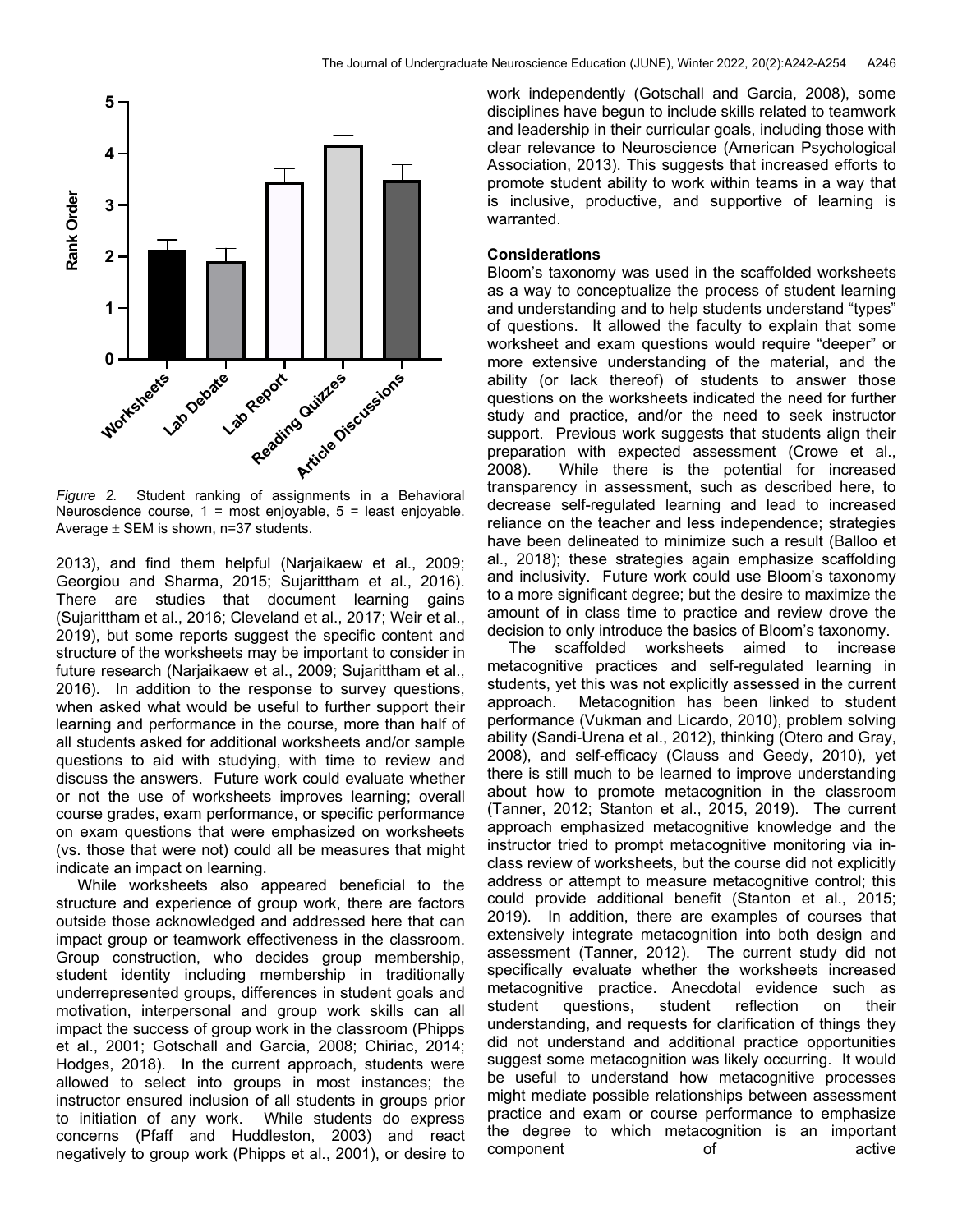

*Figure 3.* Student rating of degree to which worksheets helped various items in a Cognition course, Likert scale 1-7 (1=never, 4=sometimes, 7=always). Average  $\pm$  SEM is shown, n=37 students.

learning techniques.

 Among their many benefits, active learning approaches can also serve to create a more inclusive classroom (Snyder et al., 2016). The in-class scaffolded worksheets are an example of frequent, low-stakes, formative assessments that may lead to gains among underrepresented groups (Haak and Freeman, 2011; Ballen et al., 2017; Theobald et al., 2020). These worksheets were also used to explicitly convey to students the types of questions that would be used as criteria for measuring content knowledge and understanding on exams, and students were given multiple opportunities for practice with instructor feedback and opportunities to discuss grading criteria with the instructor. Both of these approaches are thought to increase inclusivity in the classroom (Crowe et al., 2008; Balloo et al., 2018; Penner et al., 2018). Research suggests that expecting higher level skills, such as those associated with questions and assignments that expect application, analysis, and evaluation, in the absence of formative assessments to support the development of such skills may reveal gaps in preparation and disadvantage those students with less experience or preparation with these sorts of assignments (Balloo et al., 2018, Penner et al., 2018). Shared group worksheets were also used to improve transparency and make grading criteria more explicit, and group learning experiences are also among the approaches that lead to gains among underrepresented groups (Lorenzo et al., 2006; Haak and Freeman, 2011; Ballen et al., 2017). The in-class and shared group worksheets also sought to provide support for students as they made progress towards more advanced levels of thinking and performance and aimed to prompt metacognition, which can promote inclusivity as well (Quinones-Magalhaes and Hane, 2020).

 However, despite support for the use of active learning as a means to improve inclusivity, recent reports do suggest that active learning alone may not be sufficient to achieve inclusivity (Hood et al., 2020), and that caution should be used in the implementation of such techniques (Dewsbury et al., 2017; Quinones-Magalhaes and Hane, 2020; Theobald et al., 2020). The degree to which the approaches to active learning are scaffolded and supported may be critical to their success (Hood et al., 2020; Theobald et al., 2020). Dialogue between students and faculty may also be critical to success (Dewsbury et al., 2017). The classroom environment can play an important role in inclusivity (Johnson, 2019), and faculty should be appropriately supported in their attempts to utilize active learning procedures to avoid unintentional negative effects (Quinones-Magalhaes and Hane, 2020; Theobald et al., 2020). Active learning may also cause anxiety in some students (Brigati et al., 2020), which could be detrimental to their performance. Yet faculty can likely do much to reduce the potential impact of student anxiety and differential preparation on performance (Owens et al., 2017), and there are many other strategies for using active learning in a way that maximizes the inclusive nature of the classroom (Dewsbury et al., 2017; Johnson, 2019; Quinones-Magalhaes and Hane, 2020).

 The development and implementation of the strategies addressed here did take considerable time and effort on the part of the instructor, and many faculty may not receive time or compensation for such curricular efforts. Faculty workload has been cited as a possible reason why active learning is not used in a more universal fashion (Kuh et al., 2008; Kuh et al., 2017; Ujir et al., 2020). In fact, the inconsistent adoption of active learning strategies may disadvantage some students (Kuh et al., 2017) and may be a result of insufficient institutional support for faculty to design, develop, implement, and assess such work (Ujir et al., 2020). This lack of institutional investment undermines the ability of educators to provide what is becoming widely acknowledged as a more effective, more equitable education. Faculty efforts to engage in active learning techniques in spite of limited resources are admirable. More significant acknowledgement of the importance of such work at educational institutions, through their educational policies and priorities, could prompt more significant, systemic change (Taylor, 2017).

#### **REFERENCES**

- American Psychological Association (2013) APA guidelines for the undergraduate psychology major: Version 2.0. Washington, DC: American Psychological Association. Available at www.apa.org/ed/precollege/undergrad/index.aspx.
- Ballen CJ, Wieman C, Salehi S, Searle JB, Zamudio KR (2017) Enhancing diversity in undergraduate science: self-efficacy drives performance gains with active learning. CBE – Life Sciences Education 16(56):1-6.
- Balloo K, Evans C, Hughes A, Zhu X, Winstone N (2018) Transparency isn't spoon-feeding: how a transformative approach to the use of explicit assessment criteria can support student self-regulation. Front Educ 3:69.
- Brigati JR, England BJ, Schussler EE (2020) How do undergraduates cope with anxiety resulting from active learning practices in introductory biology? PLOS ONE 15(8):e0236558.
- Carr R, Palmer S, Hagel P (2015) Active learning: the importance of developing a comprehensive measure. Act Learn High Educ 16(3):173-86.
- Chiriac EH (2014) Group work as an incentive for learning students' experiences of group work. Front Psych 5:558.
- Cicuto CAT, Torres BB (2016) Implementing an active learning environment to influence students' motivation in biochemistry. J Chem Educ 93(6):1020-6.
- Clauss J, Geedey K (2010) Knowledge surveys: students' ability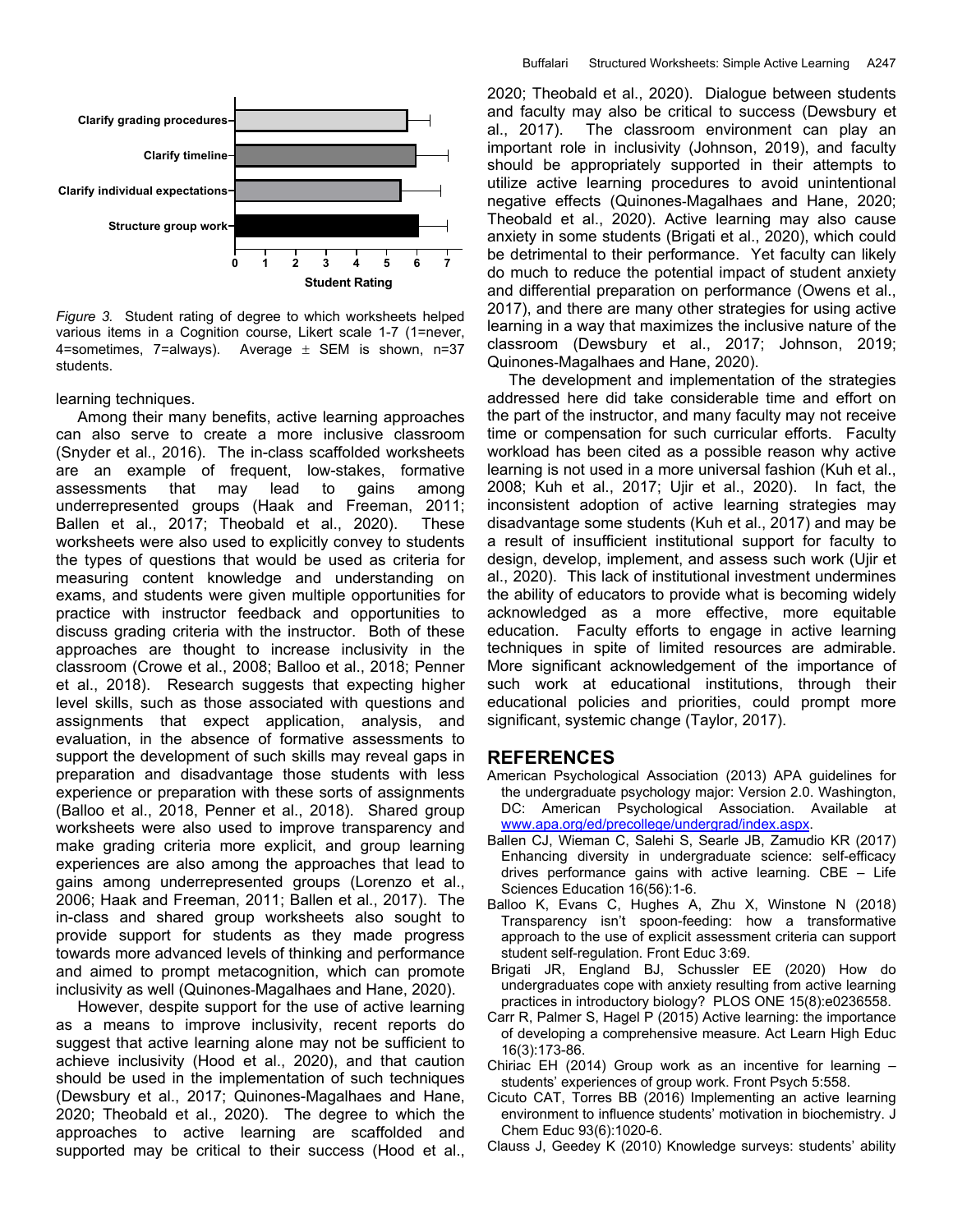to self-assess. J Schol Teach Learn 10(2):14-24.

- Cleveland LM, Olimpo JT, DeChenne-Peters SE (2017) Investigating the relationship between instructors' use of activelearning strategies and students' conceptual understanding and affect changes in introductory biology: a comparison of two active-learning environments. CBE – Life Sciences Education 16(19):1-10.
- Crowe A, Dirks C, Wenderoth MP (2008) Biology in bloom: implementing Bloom's taxonomy to enhance student learning in biology. CBE-Life Sciences Education 7(4):368-81.
- Daubenmire PL, Bunce DM, Craus C, Frazier M, Gessell A, van Opstal MT (2015) During POGIL implementation the professor still makes a difference. J Coll Sci Teach 44(5):72-81.
- Dewsbury BM (2017) Context determines strategies for "activating" the inclusive classroom. J Microbiol Biol Educ 18(3):1-5.
- Fink LD (2002) Beyond small groups: harnessing the extraordinary power of learning teams. In: Team-Based Learning: A Transformative Use of Small Groups (LK Michaelsen, A Bauman Knight and L.D. Fink, eds). pp 3-26. Westport, CT: Praeger.
- Freeman S, Eddy SL, McDonough M, Smith MK, Okoroafor N, Jordt H, Wenderoth MP (2014) Active learning increases student performance in science, engineering, and mathematics. Proc Natl Acad Sci 111(23):8410-5.
- Georgiou H, Sharma MD (2015) Does using active learning in thermodynamics lectures improve students' conceptual understanding and learning experiences? Eur J Phys 36(1):015020-1-015020-13.
- Gotschall H, Garcia-Bayonas M (2008) Student attitudes towards group work among undergraduates in business administration, education and mathematics. Educ Res Quart 32(1):3-28.
- Graham MJ, Frederick J, Byars-Winston A, Hunter AB, Handelsman J (2013) Increasing persistence of college students in STEM. Science 341(6153):1455-6.
- Haak D, Freeman S (2011) Increased structure and active learning reduce the achievement gap in introductory biology. Science 332(6034):1213-16.
- Hagen MW (1996) Student perceptions of cooperative learning in human service education. Human Service Education 16(1): 47- 56.
- Hodges LD (2018) Contemporary issues in group learning in undergraduate science classrooms: a perspective from student engagement. CBE-Life Sciences Education 17(3)1-10.
- Hood S, Barrickman N, Djerdjian N, Farr M, Gerrits RJ, Lawford H, Magner S, Ott B, Ross K, Roychowdury H, Page O, Stowe S, Jensen M, Hull K (2020) Some believe, not all achieve: the role of active learning practices in anxiety and academic selfefficacy in first-generation college students. J Microbiol Biol Educ 21(1):1-11.
- Johnson KMS (2019) Implementing inclusive practices in an active learning STEM classroom. Adv Phys Educ 43(2):207-10.
- Knight JK, Wood WB (2005) Teaching more by lecturing less. Cell Biol Educ 4(4):298-310.
- Kuh GD (2008) High-impact educational practices: what they are, who has access to them, and why they matter. Washington, DC. Association of American College and Universities.
- Kuh GD, O'Donnell K, Schneider CG (2017) HIPs at ten. Change: The Magazine of Higher Learning 49(5):8-16.
- Leslie-Pelecky DL (2000) Interactive worksheets in large introductory physics courses. Phys Teach 38:165-7.
- Lorenzo M, Crouch CH, Mazur E (2006) Reducing the gender gap in the physics classroom. Am J Phys 74(2):118-22.
- McConnell DA, Chapman L, Czajka CD, Jones JP, Ryker KD, Wiggen J (2017) Instructional utility and learning efficacy of common active learning strategies. J. Geosci. Educ. 65(4):604- 25.
- Medina MS, Castleberry AN, Persky AM (2017) Strategies for improving learner metacognition in health professional education. Am J Pharm Educ 81(4):78.
- Michael J (2006) Where's the evidence that active learning works? Adv Physiol Educ 30(4):159-67.
- Narjaikaew P, Emarat N, Cowie B (2009) The effect of guided note taking during lectures on Thai university students' understanding of electromagnetism. Res Sci Technol Educ 27(1):75-94.
- Novak GM (2011) Just-in-time teaching. New Directions Teach Learn 128:63-73.
- Otero VK, Gray KE (2008) Attitudinal gains across multiple universities using the Physics and Everyday Thinking Curriculum. Phys Rev. ST Phys. Educ. Res 4(2):020104-1-7.
- Owens DC, Sadler TE, Barlow AT, Smith-Walters C (2017) Student motivation from and resistance to active learning rooted in essential science practices. Res Sci Educ 50(1):253- 77.
- Penner MR (2018) Building an inclusive classroom. J Undergrad Neuro Educ 16(3):A268-272.
- Pfaff E, Huddleston P (2003) Does it matter if I hate teamwork? What impacts student attitudes toward teamwork. J Mark Educ 25(1):37-45.
- Phipps M, Phipps C, Kask S, Higgins S (2001) University students' perceptions of cooperative learning: implications for administrators and instructors. The Journal of Experiential Education 24(1):14-21.
- Podolak K, Danforth J (2013) Interactive modern physics worksheets methodology and assessment. Eur J of Phys 4(2):27-31.
- Prince M (2004) Does active learning work? A review of the research. J Engr Education 93(3):223-31.
- Quinones-Magalhaes RM, Hane E (2020) Building inclusive classroom practices: a curriculum for faculty learning communities based on metacognition. J Fac Dev 34(3):124-30.
- Sandi-Urena S, Cooper M, Stevens RR (2012) Effect of cooperative and problem-based lab instruction on metacognition and problem-solving skills. J Chem Educ 89(6):700-6.
- Snyder JJ, Sloane JD, Dunk RDP, Wiles JR (2016) Peer-led team learning helps minority students succeed. PLOS Biol 14(3):e1002398.
- Stanton JD, Ndier XN, Gallegos IJ, Clark NC (2015) Differences in metacognitive regulation in introductory biology students: when prompts are not enough. CBE-Life Sciences Education 14(2):1-12.
- Stanton JD, Dye KM, Johnson MS (2019) Knowledge of learning makes a difference: a comparison of metacognition in introductory and senior-level biology students. CBE-Life Sciences Education 18(ar24):1-13.
- Sujarittham T, Emarat N, Arayathanitkul K, Sharma MD, Johnston I, Tanamatayarat J (2016) Developing specialized guided worksheets for active learning in physics lectures. Eur J of Phys 27(2):1-17.
- Tan K (2008) Qualitatively different ways of experiencing student self-assessment. High Educ Res Dev 27(6):501-10.
- Tanner KD (2012) Promoting student metacognition. CBE-Life Sciences Education 11(2):113-20.
- Taylor S (2017) Seeking better student outcomes? Start with improving instructional quality. Higher Education Today, May 8. Washington, DC: American Council on Education. Available at https://www.higheredtoday.org/2017/05/08/seeking-betterstudent-outcomes-start-improving-instructional-quality/.
- Theobald EJ, et al. (2020) Active learning narrows achievement gaps for underrepresented students in undergraduate science, technology, engineering, and math. PNAS 117(12):6476-83.
- Ujir H, Salleh SF, Marzuki ASW, Hashim HF, Alias AA (2020)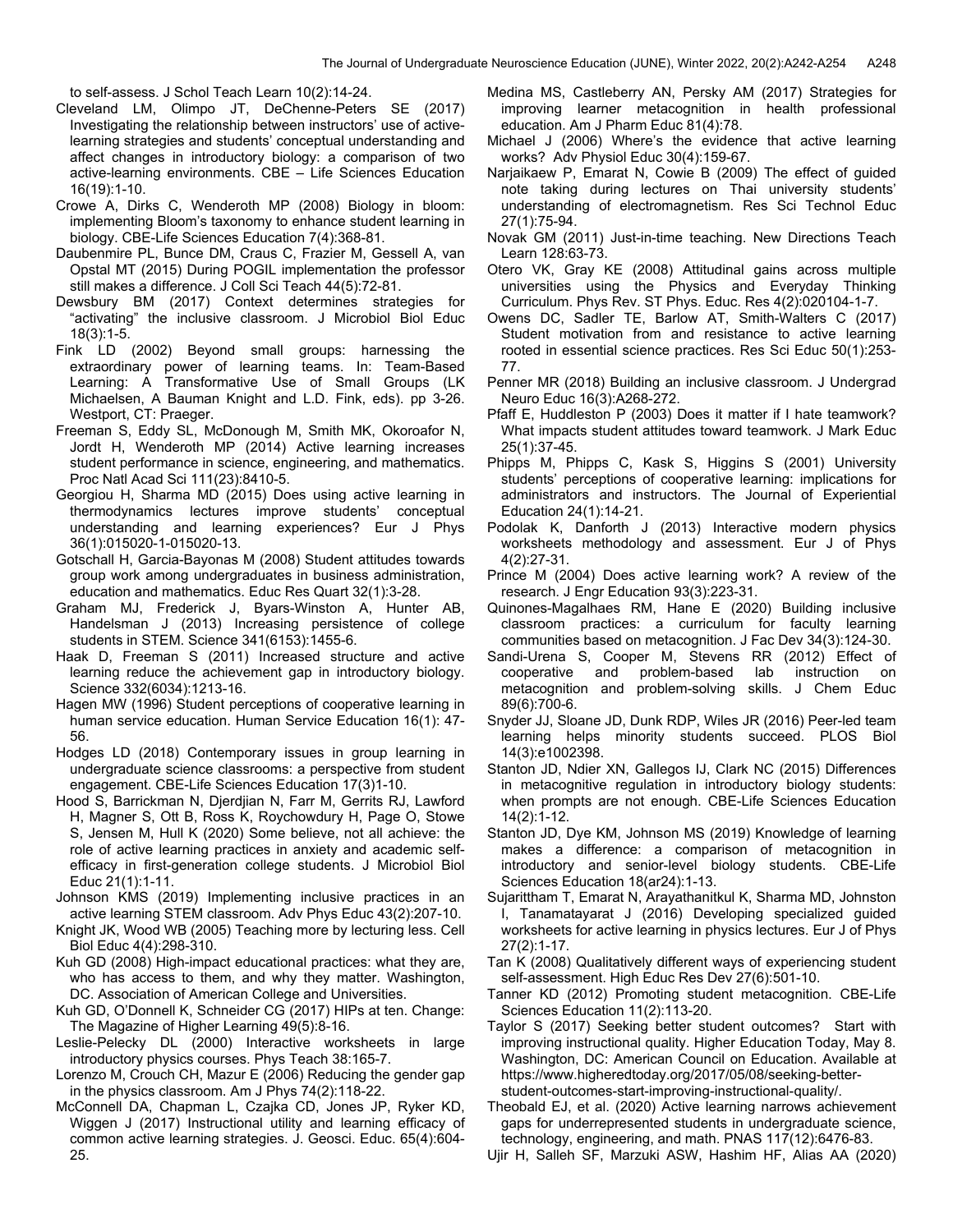Teaching workload in 21<sup>st</sup> century higher education learning setting. Int J Eval Res Educ 9(1):221-7.

- Vukman KB, Licardo M (2010) How cognitive, metacognitive, motivational, and emotional self-regulation influence school performance in adolescence and early adulthood. Educational Studies 36(3):259-68.
- Weir LK, Barker MK, Mcdonnell LM, Schimpf NG, Rodela TM, Schulte PM (2019) Small changes, big gains: a curriculum wide study of teaching practices and student learning in undergraduate biology. PLOS ONE 14(8):e0220900.

Received May 21, 2021 revised September 14, 2021; accepted September 15, 2021.

Address correspondence to: Dr. Deanne Buffalari, Neuroscience Program, 319 S Market St, Westminster College, New Wilmington, PA, 16142. Email: buffald@westminster.edu

> Copyright © 2022 Faculty for Undergraduate Neuroscience www.funjournal.org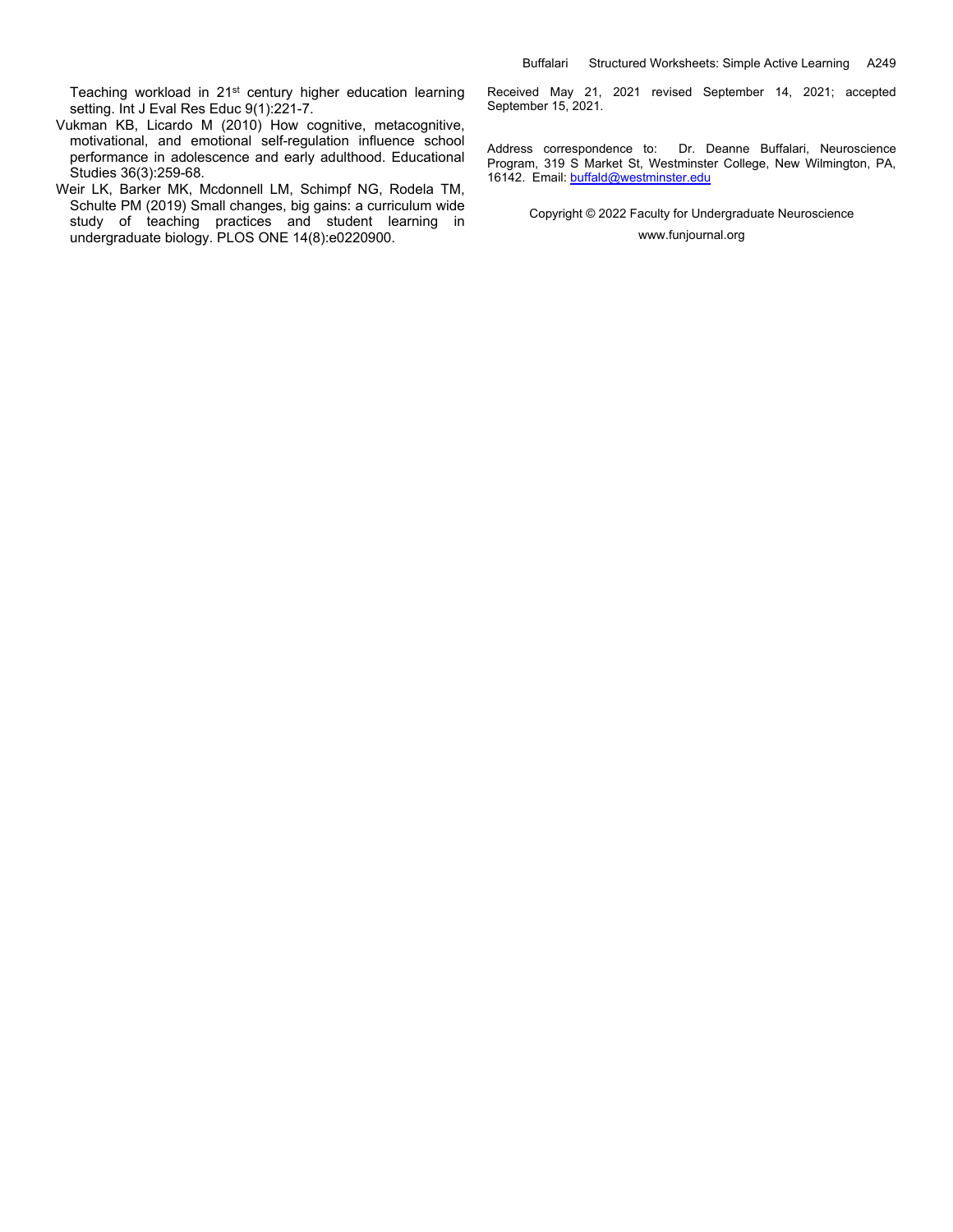## **APPENDIX 1 BEHAVIORAL NEUROSCIENCE WORKSHEET**

Name:

*Remember - these worksheets give you a good sense of the sorts of questions that will be present on exams. They also help you evaluate your knowledge, understand where you need more preparation, direct your efforts in continuing to prepare for exams, and practice taking the exams.* 

*Q1-3 are "remember" types of questions- you can memorize, then recall this information* 

1. Imagine the image below represents a portion of the axon hillock. Draw the ions and channels that we discussed that are important for action potentials. Indicate the concentrations of each ion.

| outside axon | cell membrane |
|--------------|---------------|
|              |               |
| inside axon  |               |
|              |               |
|              |               |
| outside axon |               |
|              |               |

- 2. Where would sodium move, if it could, and why (list ALL reasons why)?
- 3. Where would potassium move, if it could, and why (list ALL reasons why)?

## *For Q4, we've moved to testing your understanding- you have to understand why ions move to figure out the movement of chloride.*

4. We discussed the ion chloride in class but we didn't discuss where it would move. Once you understand the rules about ion movement, IF you remember chloride concentrations, you should be able to figure out where chloride would move and why. Describe where chloride would move and why (list ALL reasons why).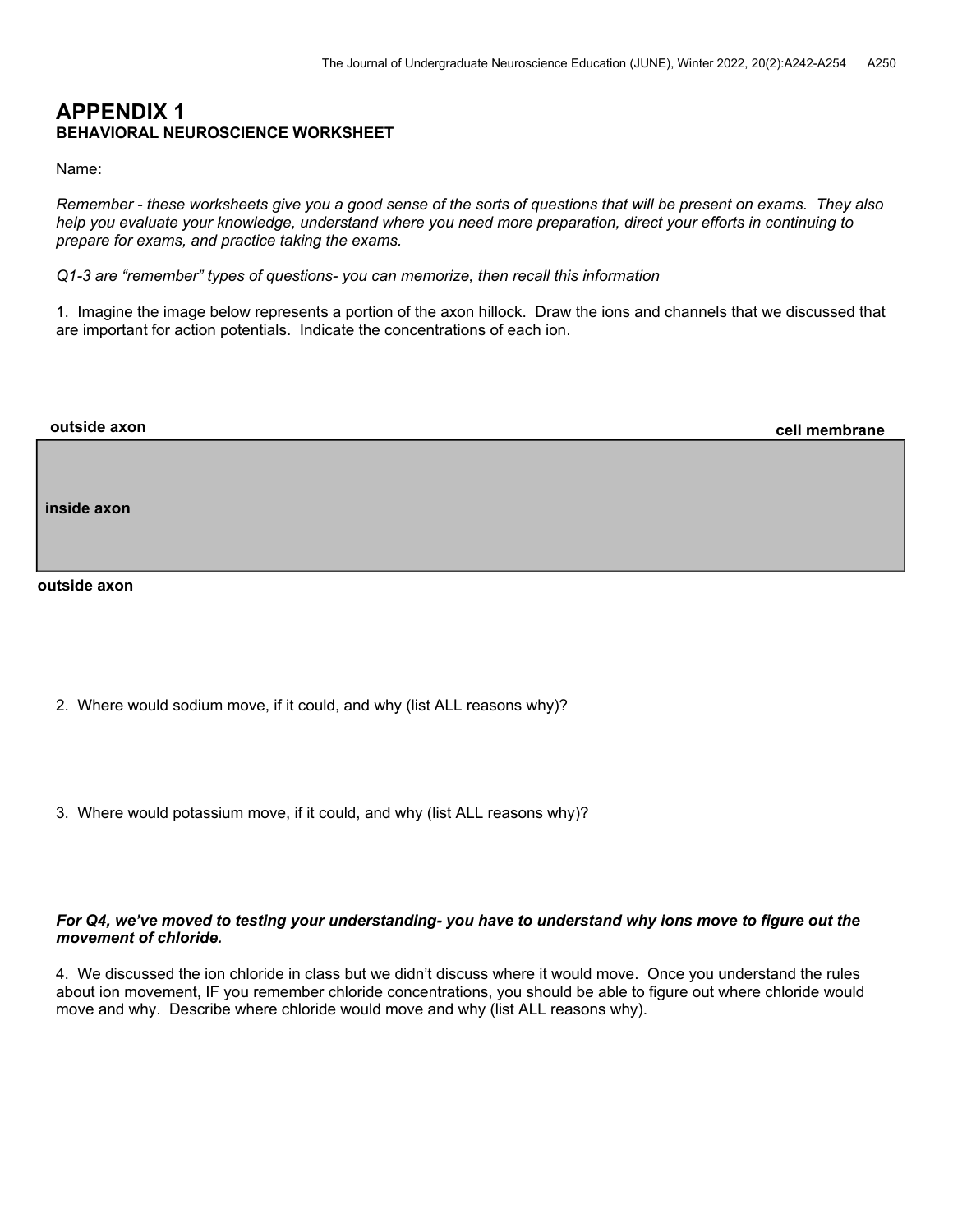## *For Q5-6, we've moved to an "apply" level- we're adding new information and asking you to apply it to a situation that you've grown to understand.*

5. Let's pretend we've added new ion, neuronium, to the OUTSIDE of the neuron ONLY at a concentration of 100 $\mu$ M. It is NEGATIVELY CHARGED. Once added, where would it move and why (list ALL reasons why)?

6. We also talked about action potentials- how the charge inside the neuron goes from negative to positive and back to negative/rest.

a. At the peak of the action potential, where does Cl- want to move based on concentration gradient? Why?

b. How about based on charge gradient? Why?

c. Would Cl- move more dramatically if its channels are opened when the neuron is at rest, or if its channels are opened when the neuron is at the peak of the action potential? Why?

### *Q7 is at the "analyze" level. You are asked to explain a novel situation given what you understand about a neuron at rest. You can compare the new situation to the old, identify similarities and differences, come up with explanations, use your understanding to evaluate those explanations, and choose the best.*

7. You are recording from the inside of a neuron that is sitting at rest. Your colleague adds a drug that opens ONLY one ion channel, but she doesn't know which channel. You watch as the inside of the neuron gets MORE negative. Make your best guess: what ion channel does the drug target? Explain the reasoning behind your choice.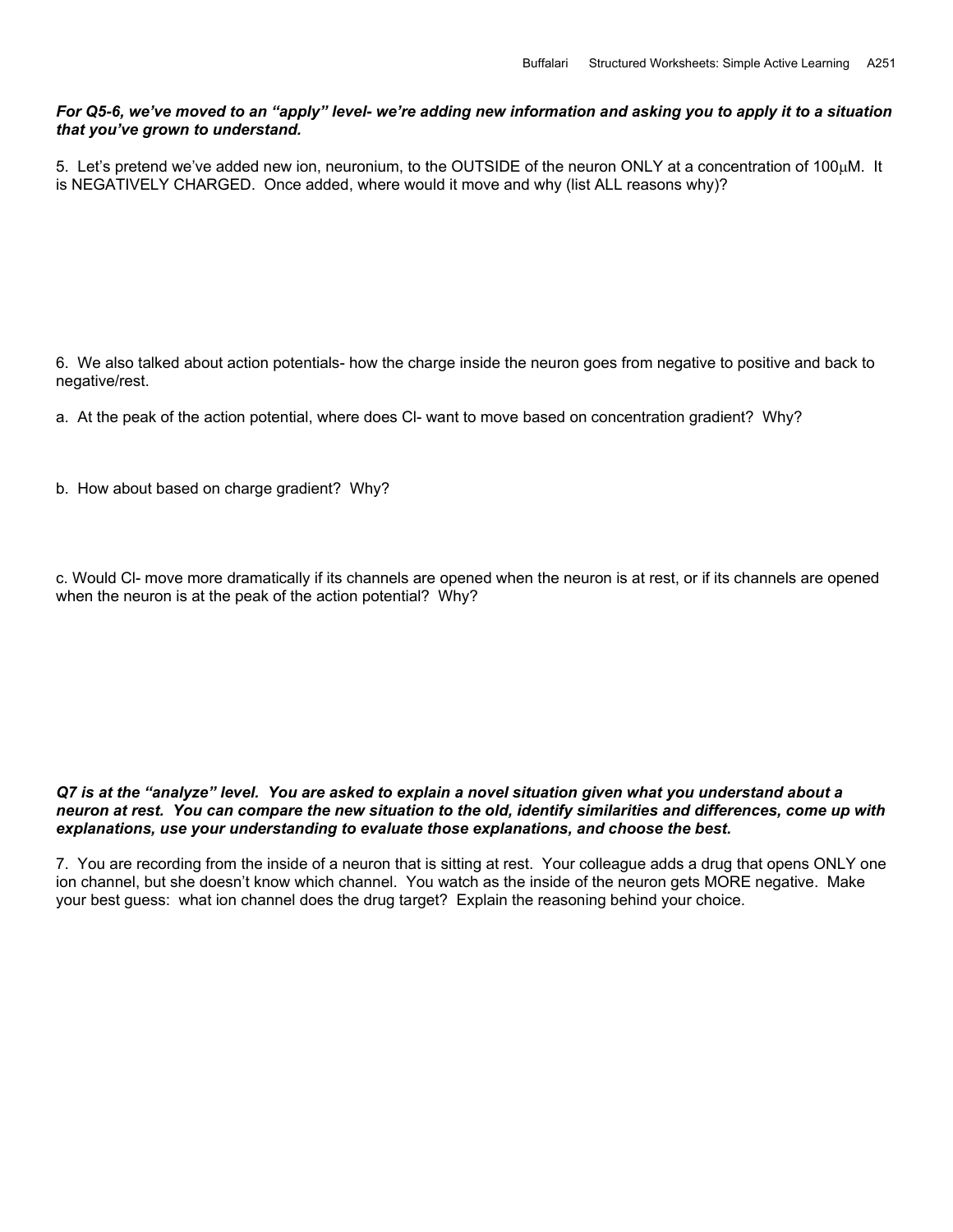# **APPENDIX 2 STRUCTURED GROUP PROJECT WORKSHEET**

*A few notes for colleagues using this worksheet: 1) I use google docs, 2) It may be easier to create the docs yourself, share, and verify in class that students have access, 3) A single doc for the whole class where each group has their own "working section" that is clearly labeled with group names and numbers can work – this makes tracking easier. You'd*  want different research topics between groups to limit risk of cheating, 4) There are some dates and details that are specific to the project that need to be updated each term, 5) I generally use groups of 4-6 depending on course *enrollment.* 

 $\mathcal{L}_\mathcal{L} = \mathcal{L}_\mathcal{L} = \mathcal{L}_\mathcal{L} = \mathcal{L}_\mathcal{L} = \mathcal{L}_\mathcal{L} = \mathcal{L}_\mathcal{L} = \mathcal{L}_\mathcal{L} = \mathcal{L}_\mathcal{L} = \mathcal{L}_\mathcal{L} = \mathcal{L}_\mathcal{L} = \mathcal{L}_\mathcal{L} = \mathcal{L}_\mathcal{L} = \mathcal{L}_\mathcal{L} = \mathcal{L}_\mathcal{L} = \mathcal{L}_\mathcal{L} = \mathcal{L}_\mathcal{L} = \mathcal{L}_\mathcal{L}$ 

## THE PROJECT:

Learning goals:

1) develop your understanding of research in cognition through design of an experiment that adequately tests a novel research hypothesis

2) develop your oral and written communication skills and ability to work in teams by engaging as an active and communicative group member that contributes to the process and the final group presentation.

Assessment: Your group work will culminate in the presentation of a novel experimental idea in cognition that includes 1) an introduction, 2) detailed methodology, 3) hypothetical results, and 4) discussion of drawbacks, potential confounds in your design, and ways to remedy those issues, as well as relevance to the broader field. Please refer to the detailed assignment information and rubric sheet posted on D2L for more information.

This shared document will guide you through the group work process, facilitate equal contributions to the assignment, allow me to grade your individual contributions (points are specified throughout), and communicate and give you feedback on your progress outside of class (though we will also have time for that during class sessions).

## **GROUP MEETING 1 (in class) (5pts)**

1. Verify that you can all access the shared doc. Report any issues to Dr. B. Designate someone as notetaker for today and list that person's name here: \_\_\_\_\_\_\_\_\_\_\_\_\_\_\_\_\_\_\_\_\_\_\_\_\_. Notetakers are responsible for recording group discussions, decisions, and process, as well as responding to any specified requests in the document. The role of notetaker should be rotated between group members.

2. Read the information above ("THE PROJECT"), the rubric on D2L, and the entirety of the steps outlined below. Ask Dr. B any questions regarding the nature or requirements of the assignment or the group work.

3. Choose TWO areas of interest from the topics we discussed in this course. Notetaker, annotate this discussion- initial suggestions, agreement/disagreement, limitations, etc. As you aim to settle on 2 areas, if there are more than 2, try to find overlap between them (i.e., interests in language and memory, could mean research on memory for verbal information). Communicate your areas to Dr. B and list your final areas (note: even if you all agree on a first area, list a second).

 AREA 1: AREA 2:

3. Set the time for your next meeting – I'd recommend at least 45-60 min in length (must happen prior to )

 TIME AND DATE: \_\_\_\_\_\_\_\_\_\_\_\_\_\_\_ CAN ALL ATTEND? Y N *\*\*If no, how will non-attending members contribute? Be SPECIFIC - this should involve ~ 45+ min of work in addition to the work described below under "your next tasks".* 

*Your next tasks: 1) BEFORE GROUP MEETING 2*, each of you should come up with two possible IV/DV combinations based on your chosen research areas (you can use one or both). Each student should post them here PRIOR to your next meeting **(5pts)**. 2) Attend the next meeting.

## **GROUP MEETING 2 (outside of class time, 5pts)**

1. Designate a NEW notetaker: \_\_\_\_\_\_\_\_\_\_\_\_\_\_\_\_\_\_\_\_\_\_\_\_\_\_\_\_\_. Anyone absent (please list)?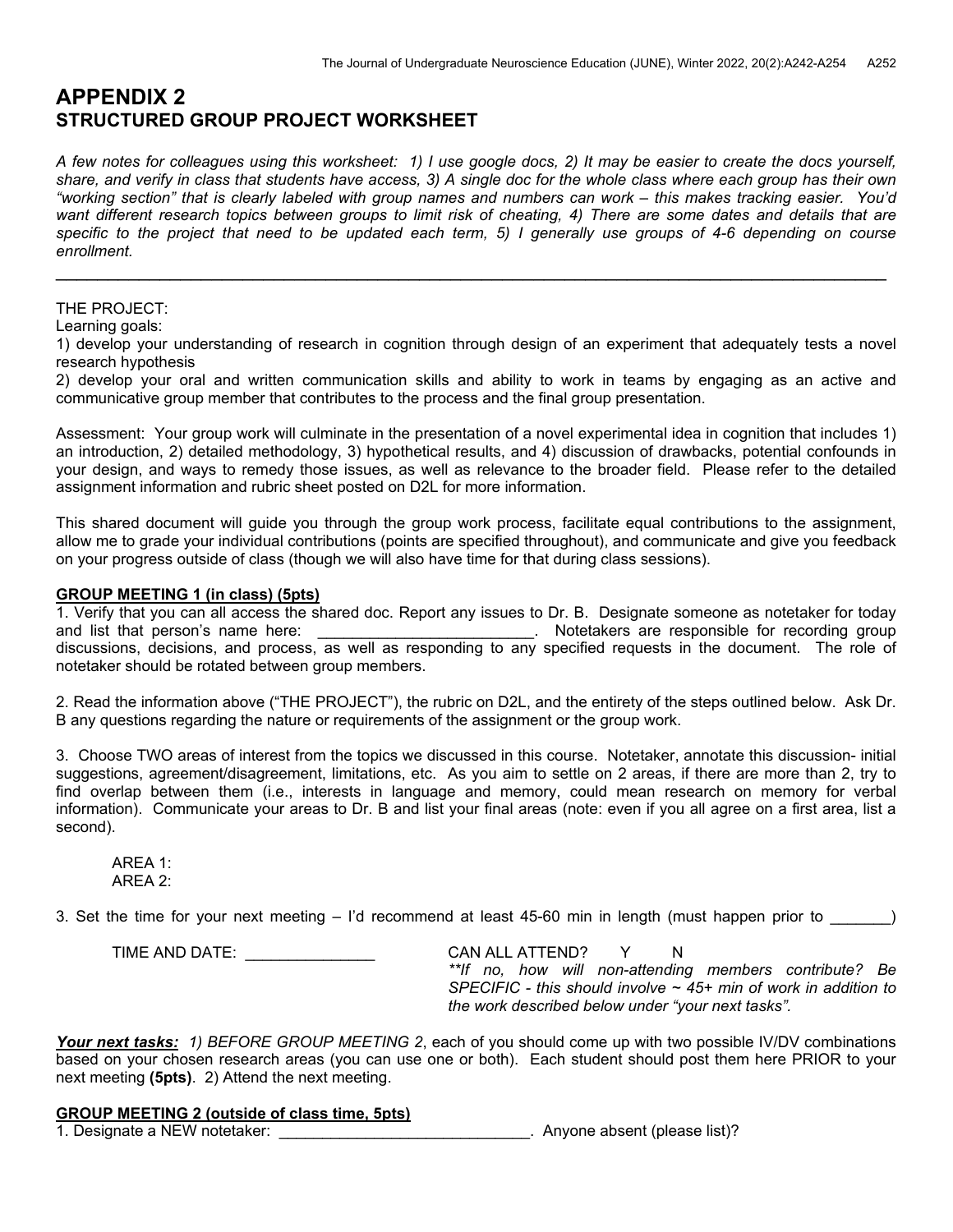2. Review the IV/DV combinations. Work to operationally define the IVs and DVs as a group (i.e., don't just list "memory", specify the exact memory test and understand it). You may have to search the literature. Notetaker: take notes on this process- how does the group work to make them operationally defined?

3. Vote on what IV/DV combination you would like to start with (again, this should be well defined operationally). Remember, this needs to be novel (you might come back to the other options if your original is NOT novel).

IV: DV:

4. Establish novelty. The primary way to establish novelty is search, search, search and then to read, read, read. If you have time remaining, start that reading now, and record article authors/titles.

4. Before leaving: Set the time for your next meeting:

TIME AND DATE:  $\begin{array}{ccc} \text{CAN ALL ATTEND?} & \text{Y} & \text{N} \end{array}$ *\*\*If no, how will non-attending members participate?* 

*Your next task: 1) BEFORE MEETING 3: Each student should post the title and authors of 3 articles relevant to the topic to help establish novelty (ones you found as a group in class don't count). Write a 3-sentence description of each (5pts): how is it similar to your topic and how is it different (it needs to be different in order for YOUR idea to be novel)?* 

## **GROUP MEETING 3 (in class) (5pts):**

1. Designate a NEW notetaker:  $\blacksquare$  Anyone absent (please list)?

2. Discuss your sources; each student should take a few minutes to describe their sources. Notetaker, please take notes. The goal of this discussion is: a) given these sources, do we think our idea is novel? b) if yes, talk to Dr. B. c) if no, can you make it novel? Hint: I can probably help!

3. You have a topic: hooray! Time for MORE reading and research. Reminder: your job is to give a presentation where you provide background information, have detailed methodology, present hypothetical results, and discuss those results (drawbacks, possible confounds, solutions, degree of relevance to related topics, etc.). I would rely HEAVILY on the rubric; it lists everything you need to do.

Also remember, you've done some of this work already! The sources you've already found can help with this, and THOSE sources have reference lists of additional sources.

4. So, review the rubric together. Now, brainstorm a task list together. Notetaker: write your brainstorming results below.

5. Now, divide and conquer. Personally, I like assigning 2 people to each main task so they can discuss with one another and share resources and ideas, and then come back to the group with more cohesive plans and ideas. This work should be done PRIOR to the next group meeting, and notes should always be taken on that process.

6. Before leaving: Set the time for your next meeting:

TIME AND DATE: \_\_\_\_\_\_\_\_\_\_\_\_\_\_\_ CAN ALL ATTEND? Y N

*\*\*If no, how will non-attending members participate?* 

## **GROUP MEETING 4 (out of class) (5pts):**

1. Designate a NEW notetaker: \_\_\_\_\_\_\_\_\_\_\_\_\_\_\_\_\_\_\_\_\_\_\_\_\_. Anyone absent (please list)?

2. Progress updates! Each person should talk about their progress on the tasks they were given above, and this discussion should be documented:

3. Evaluate as a group: how is the progress? What parts need work? What's well developed? Start with some general discussion, but then generate a specific task list of who is doing what, (i.e., "work on methods" is not specific enough, but "find sources to see if the Dichotic listening task has been used with children" is specific and appropriate). Assign these tasks to group members.